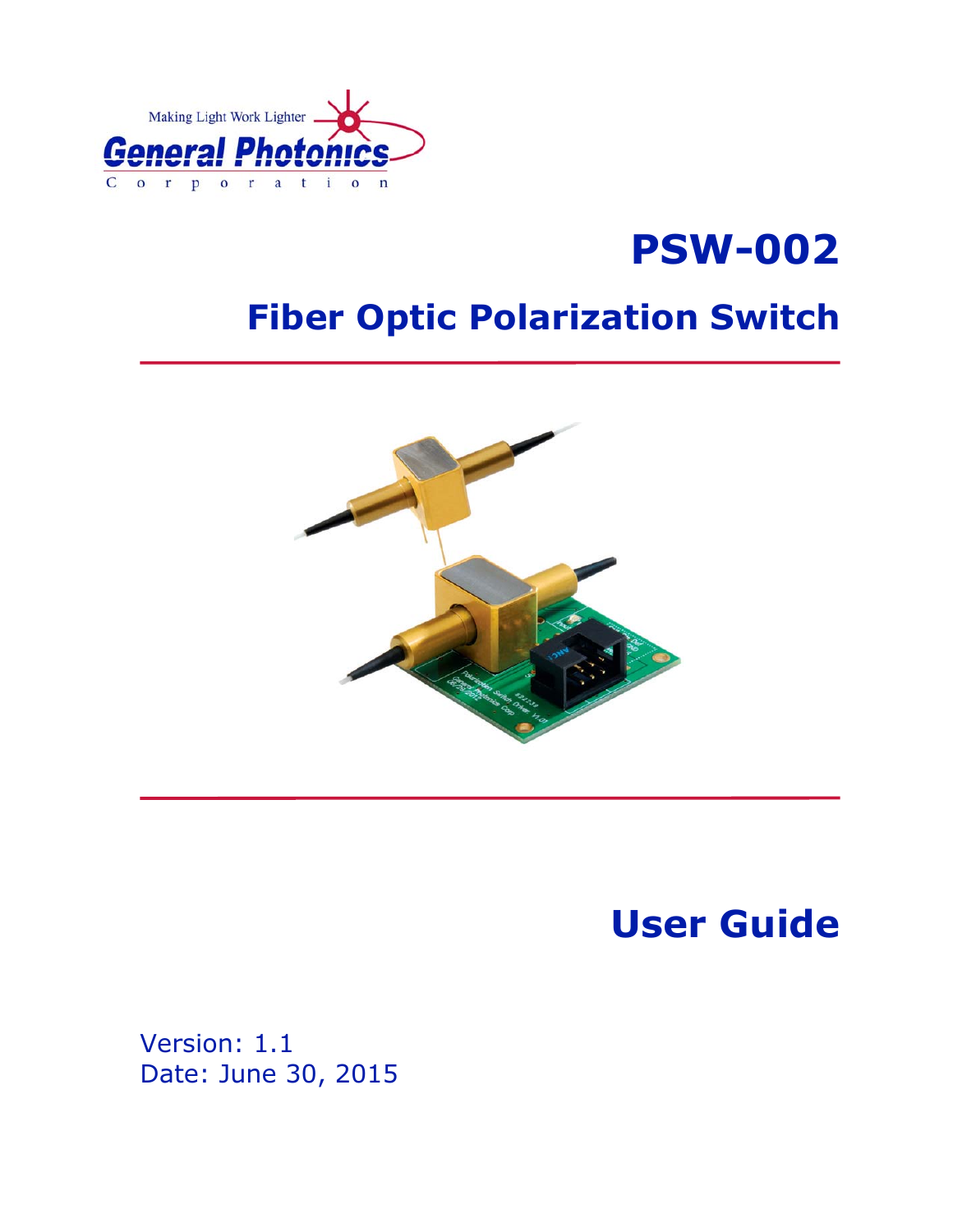**General Photonics Corporation is located in Chino California. For more information visit the company's website at: www.generalphotonics.com or call 909-590-5473**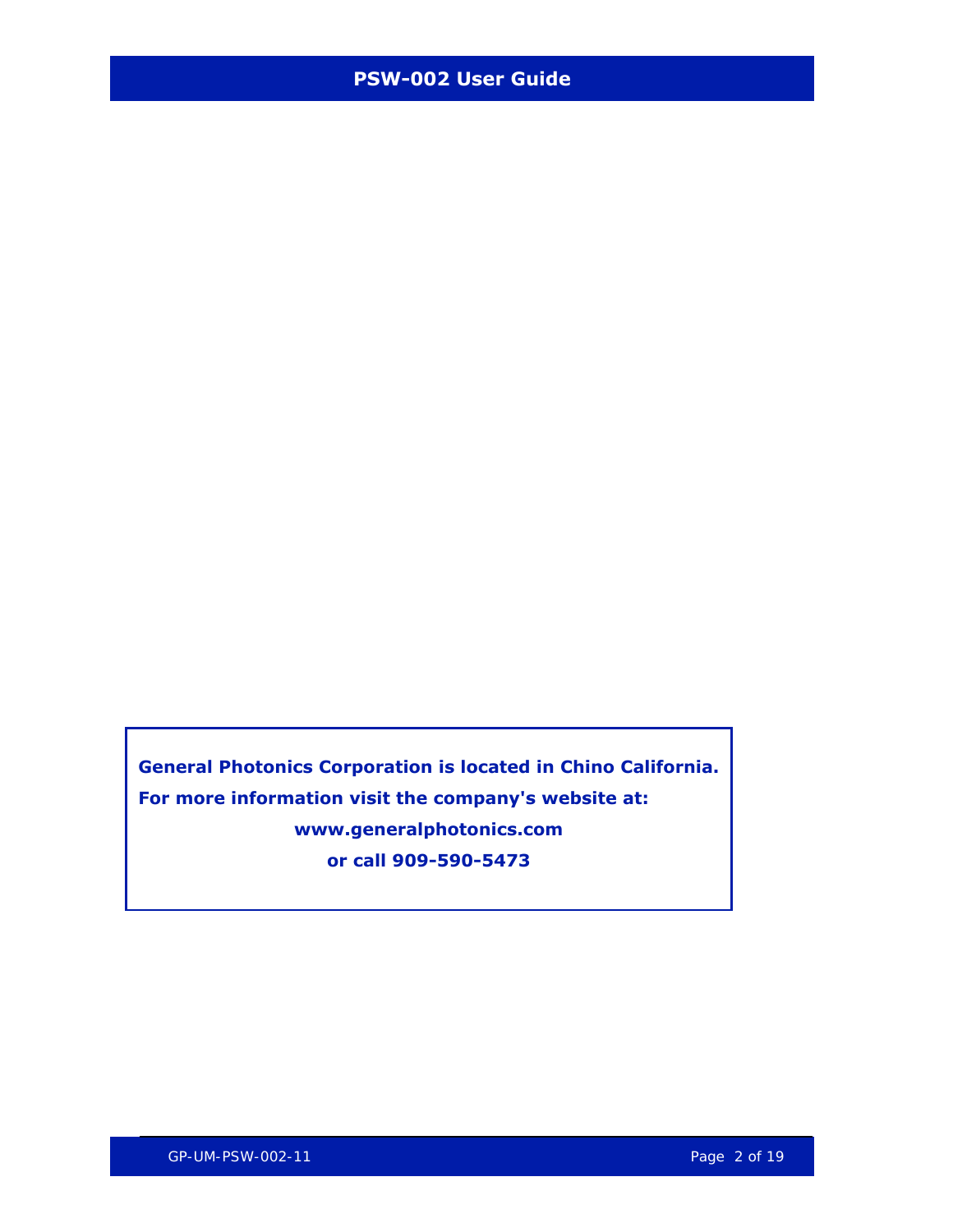#### SAFETY CONSIDERATIONS

The following safety precautions must be observed during operation of this product. Failure to comply with these precautions or with specific warnings elsewhere in this manual violates safety standards of design, manufacture, and intended use of the product. General Photonics assumes no liability for customers' failure to comply with these requirements.

#### **Before operation, the user should inspect the product and review the manual carefully.**

Use only in a safe work environment in terms of temperature, humidity, electrical power and risk of fire or shock. The product is designed for indoor use. Avoid exposure to liquids or water condensation. Provide adequate ventilation for cooling.

Operate the product on a stable surface. Avoid excess vibration.

Standard laser safety procedures should be followed during operation.

*Never look into the light source fiber connector when the light source is turned on. THE OUTPUT LIGHT FROM A HIGH POWER LASER IS HARMFUL TO HUMAN EYES. Follow industry standard procedures when operating a high power laser source.*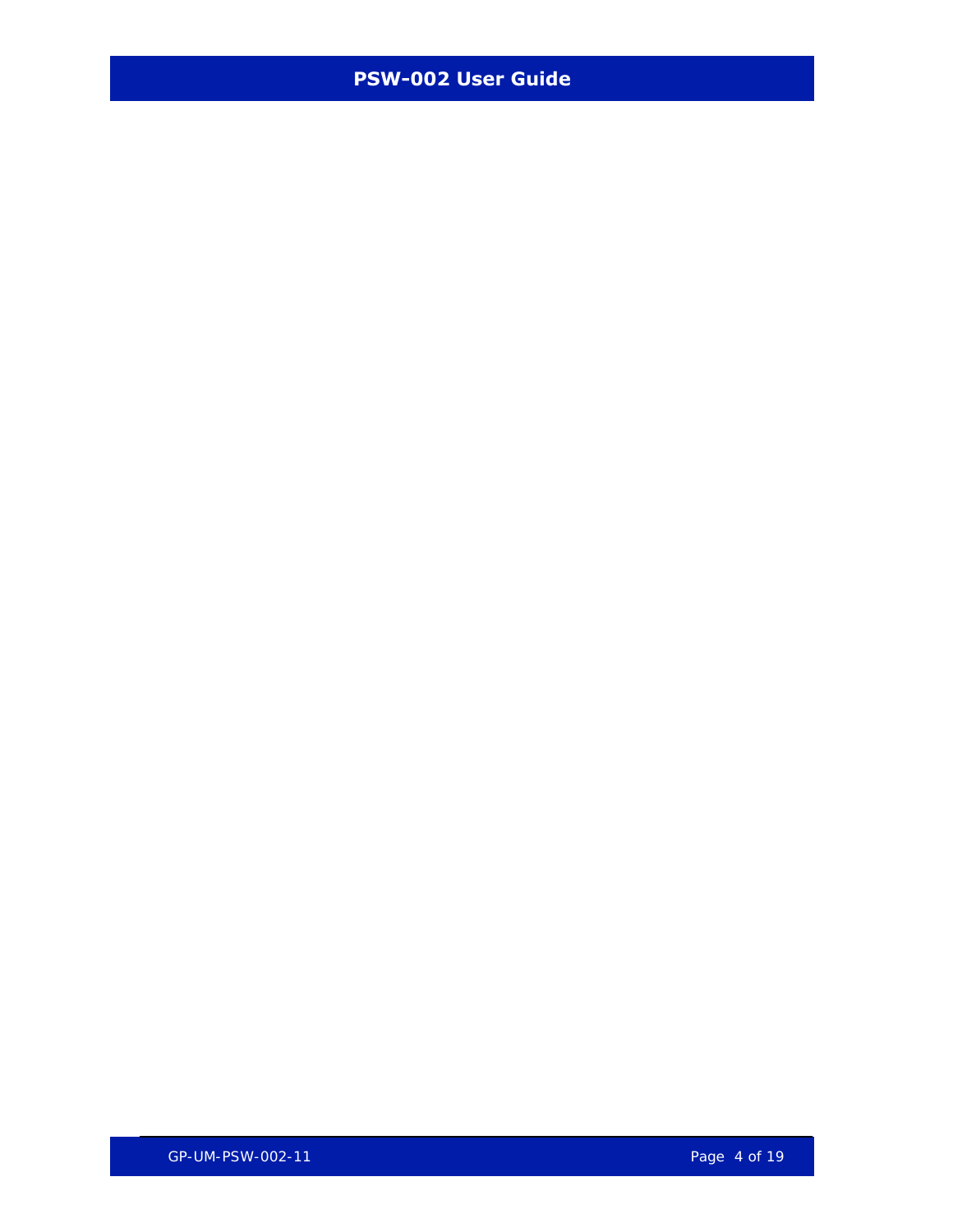| <b>Section 1.0</b> |                                          |
|--------------------|------------------------------------------|
|                    |                                          |
| <b>Section 2.0</b> |                                          |
|                    |                                          |
|                    |                                          |
|                    |                                          |
|                    |                                          |
| <b>Section 3.0</b> |                                          |
|                    |                                          |
|                    |                                          |
| <b>Section 4.0</b> |                                          |
|                    |                                          |
|                    |                                          |
|                    |                                          |
|                    |                                          |
|                    |                                          |
|                    |                                          |
|                    |                                          |
|                    | Power Supply/Control Signal Guidelines19 |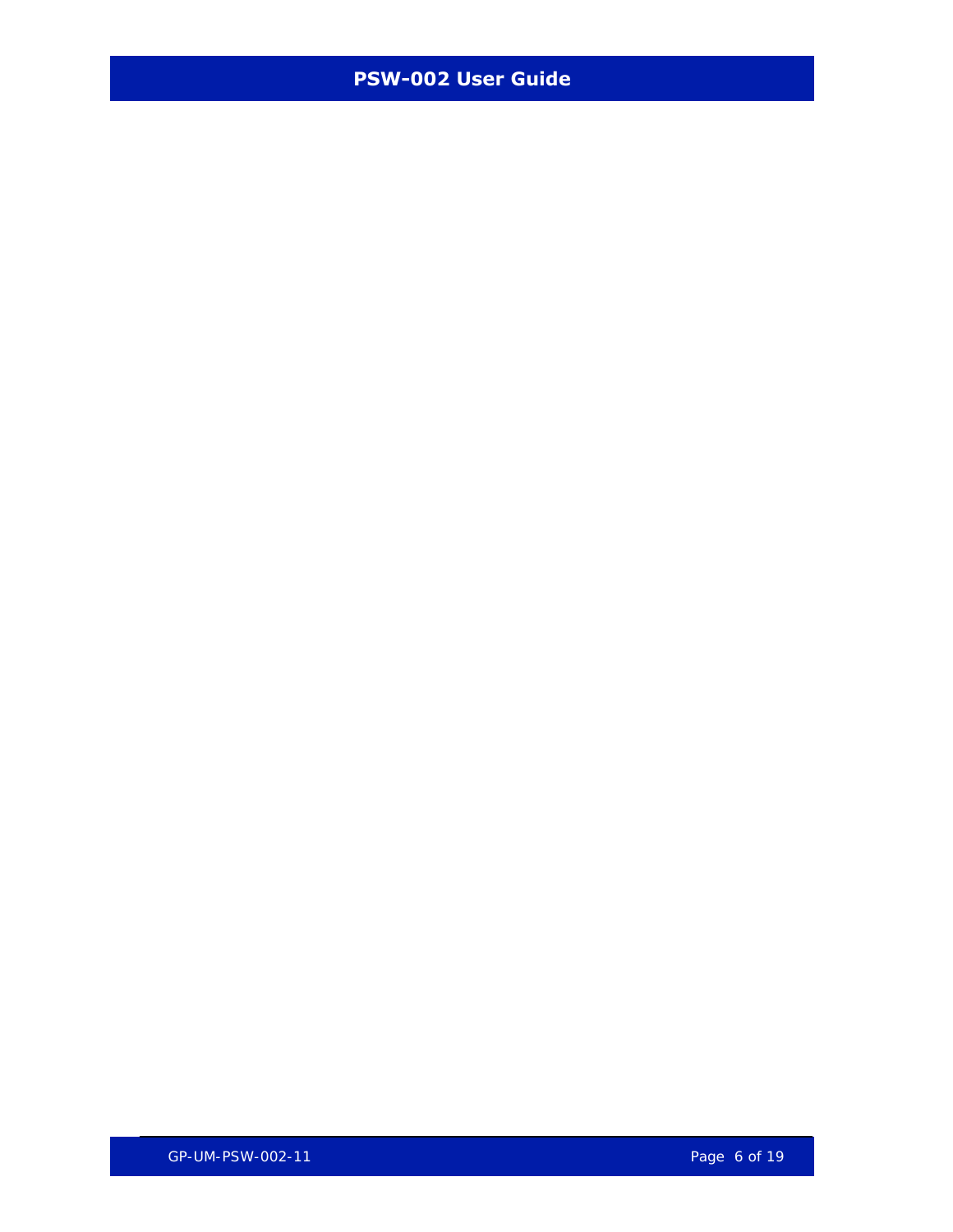#### <span id="page-6-0"></span>**Section 1.0 Overview**

The PSW-002 is a miniature polarization switch that rotates the input polarization state by a fixed angle, either 45° or 90°. It is available with either single mode (SM) fiber or polarization maintaining (PM) fiber pigtails. The switching of the polarization state is achieved using an external control current supply. The PSW-002 is compact and can be mounted on a PCB Applications include polarization diversified detectors and sensors, polarization multiplexing, polarization modulation, polarization metrology, polarization mode dispersion (PMD) monitoring, coherent optical communications, and other polarization related applications.



**Figure 1 PSW-002 polarization switch** 

#### **1.1 Principle of Operation**

The PSW-002 performs polarization state transformations on a signal traveling in optical fiber. Using Poincaré sphere representation, the PSW-002 transforms the input polarization state along the equi-ellipticity contours that are represented by latitude lines. The 90° and 45° PSW-002 devices rotate the polarization state by a half  $(1/2)$  circle or quarter circle  $(1/4$  circle), respectively, along the latitude line on which the input polarization state falls. [Figure 2](#page-7-0)a shows the two output SOPs of a 90° PSW resulting from different input polarization states. In the first case, the input SOP is linear (on the equator); the two output SOPs will be 180° apart on the circle defined by the equator (points A and B in the diagram). In the second case, the input SOP is elliptical; the two output SOPs (points C and D) will be  $180^\circ$  apart on a smaller circle corresponding to the latitude line on which the input SOP falls. If the input polarization state is circular (north or south poles of the sphere), the latitude circle collapses to a point, so the output SOP will still be circular.

[Figure 2](#page-7-0)b shows a similar example for a 45° PSW-002. In this case, points A and B and points C and D are 90° from each other on their respective circles.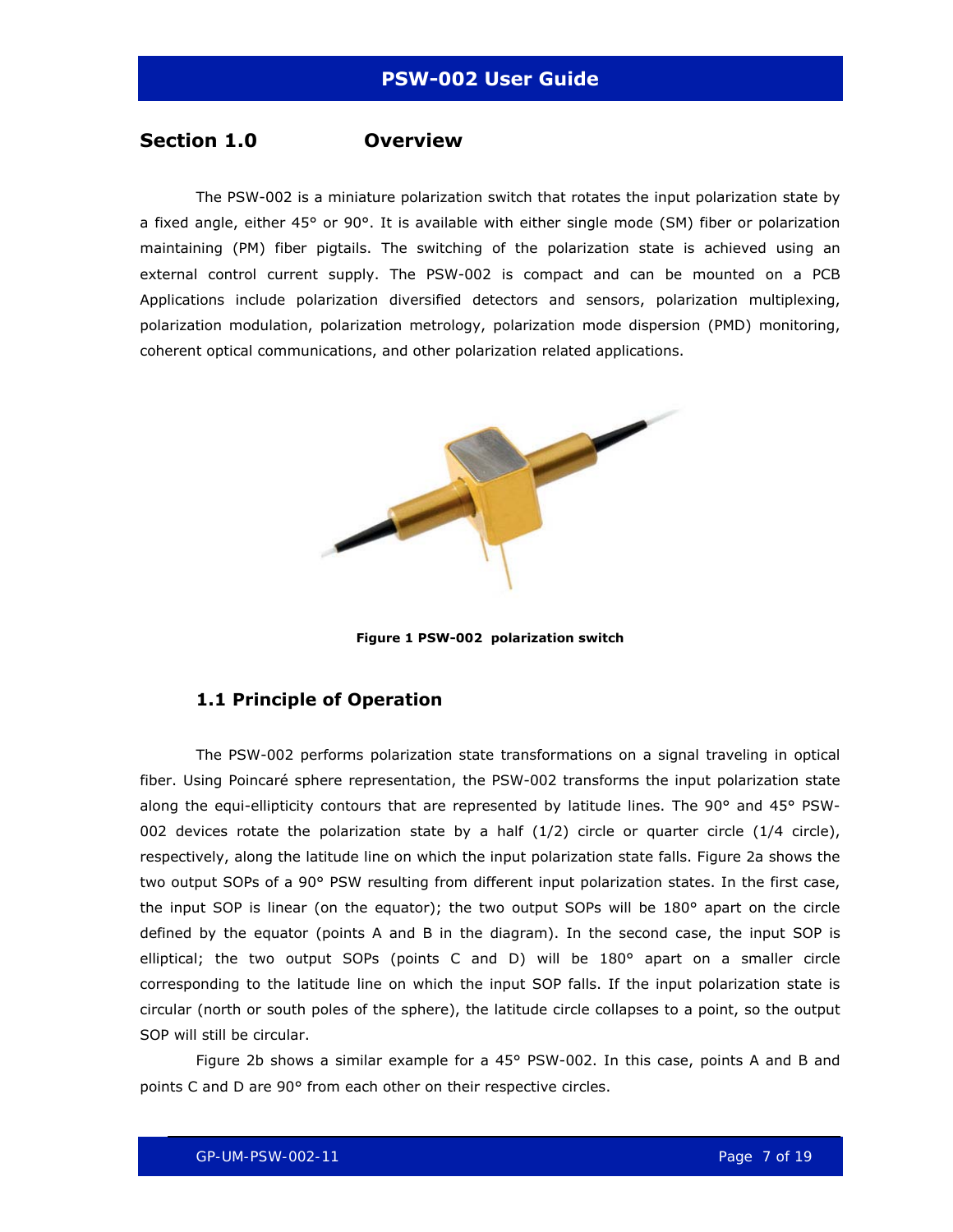

#### <span id="page-7-0"></span>**Figure 2 Examples of Poincaré sphere representations of output polarization states of 90° and 45° PSW-002s for 2 different cases: Case 1: Linear input SOP →output states A and B Case 2: Elliptical input SOP →.output states C and D**

Please note that the rotation angle with respect to the  $S_3$  axis is generally not the same as the solid angle with respect to the origin of the sphere unless the rotation is on the equator ( $S_3$  = 0). In [Figure 2](#page-7-0)b, both sets of output states (points A and B and points C and D) are rotated 90° from each other with respect to the  $S_3$  axis; however, the solid angle between points C and D with respect to the origin of the sphere is not 90°. Instead, it is some angle α, whose value depends on the  $S_3$  coordinate of the input SOP.

For a PSW-002 with PM fiber pigtails, an input state aligned to either the slow or fast axis of the input fiber will result in a polarization transformation on the equator of the Poincaré sphere. With a slow-axis aligned input, a 90° PM PSW-002 switches the output polarization state between alignment with the slow and fast axes of the output PM fiber. With a slow-axis aligned input, a 45° PM PSW switches the state of its output light between slow-axis aligned and 45° from the slow axis at the point where it launches into the output PM fiber.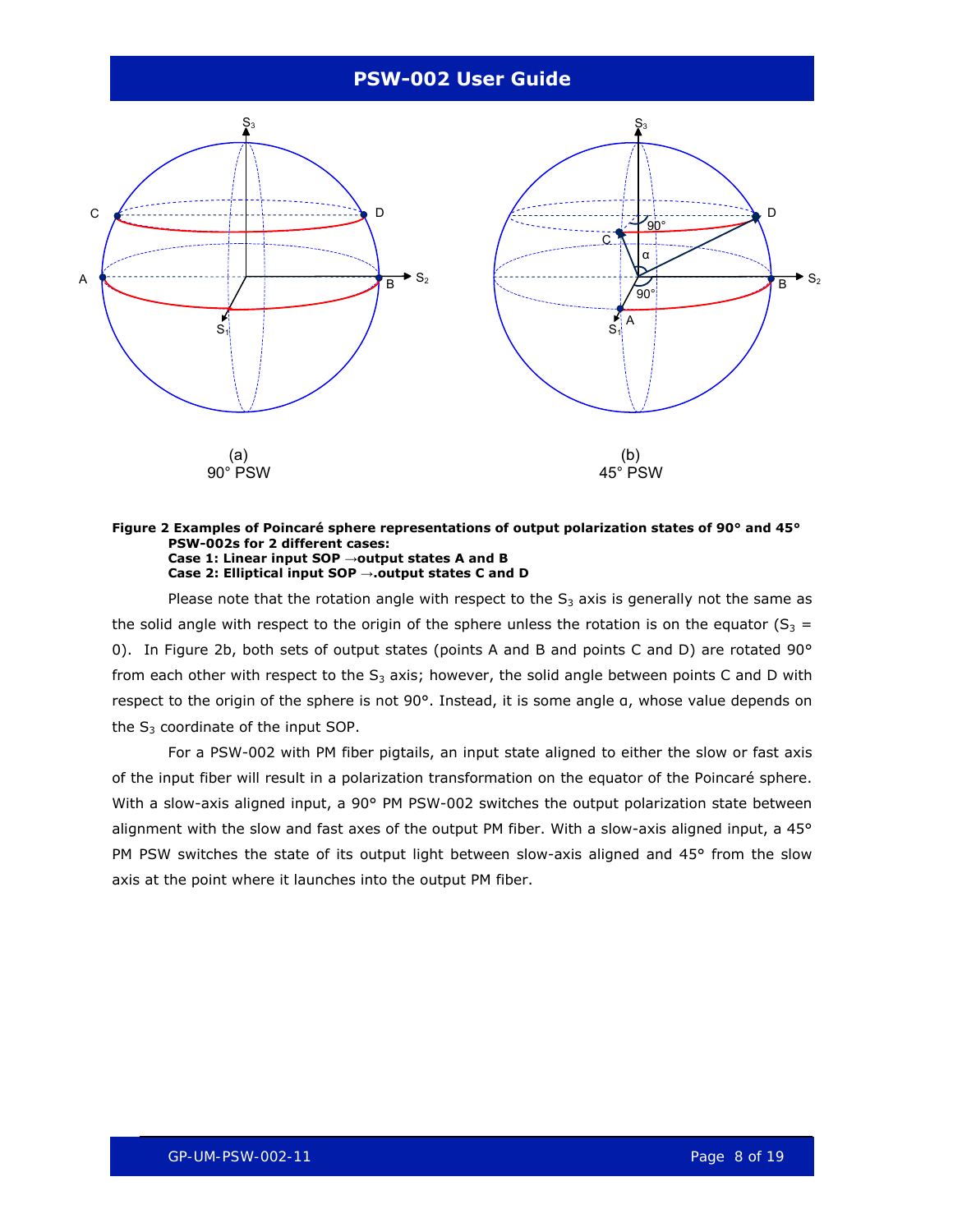#### <span id="page-8-0"></span>**Section 2.0 Features**

#### **2.1 Optical Features**



#### **Figure 3 PSW-002 input and output pigtails**

<span id="page-8-1"></span>[Figure 3](#page-8-1) shows the input/output pigtails for the PSW-002. For devices with SM fiber pigtails, the input and output pigtails are interchangeable. Devices with PM fiber pigtails should be used with the designated input/output configuration. There is also an option to add a slow-axis aligned polarizer at the PSW input port to improve output PER and rotation angle accuracy. Devices with the polarizer included will not work as a polarization switch if the pigtails are reversed.

Fiber connectors can be FC/PC, FC/APC, SC/PC, or SC/APC per customer specification. Before each connection, fiber connectors should be cleaned using industry standard fiber connector cleaning methods. For PM pigtailed PSW-002s, the input connector alignment is also very important. For devices without an input polarizer, any connector misalignment to the input connector can affect output PER and rotation angle accuracy.

Fiber pigtails should be handled carefully. Excessive force on fiber pigtails may degrade performance or damage the device.

#### **2.2 Electrical Features**

The PSW-002 requires a bipolar electrical current to perform polarization state switching. Without a drive current, the PSW-002 will not rotate the input polarization state, and its insertion loss will be slightly higher. In laboratory applications, the PSW-002 can be driven by a function generator or a DC power supply. The PSW-002 has two electrical connection pins for the electrical control signals. Its electrical equivalent circuit is shown in [Figure 4](#page-9-0), where  $L_c$  is an inductor and  $R_c$ is a resistor.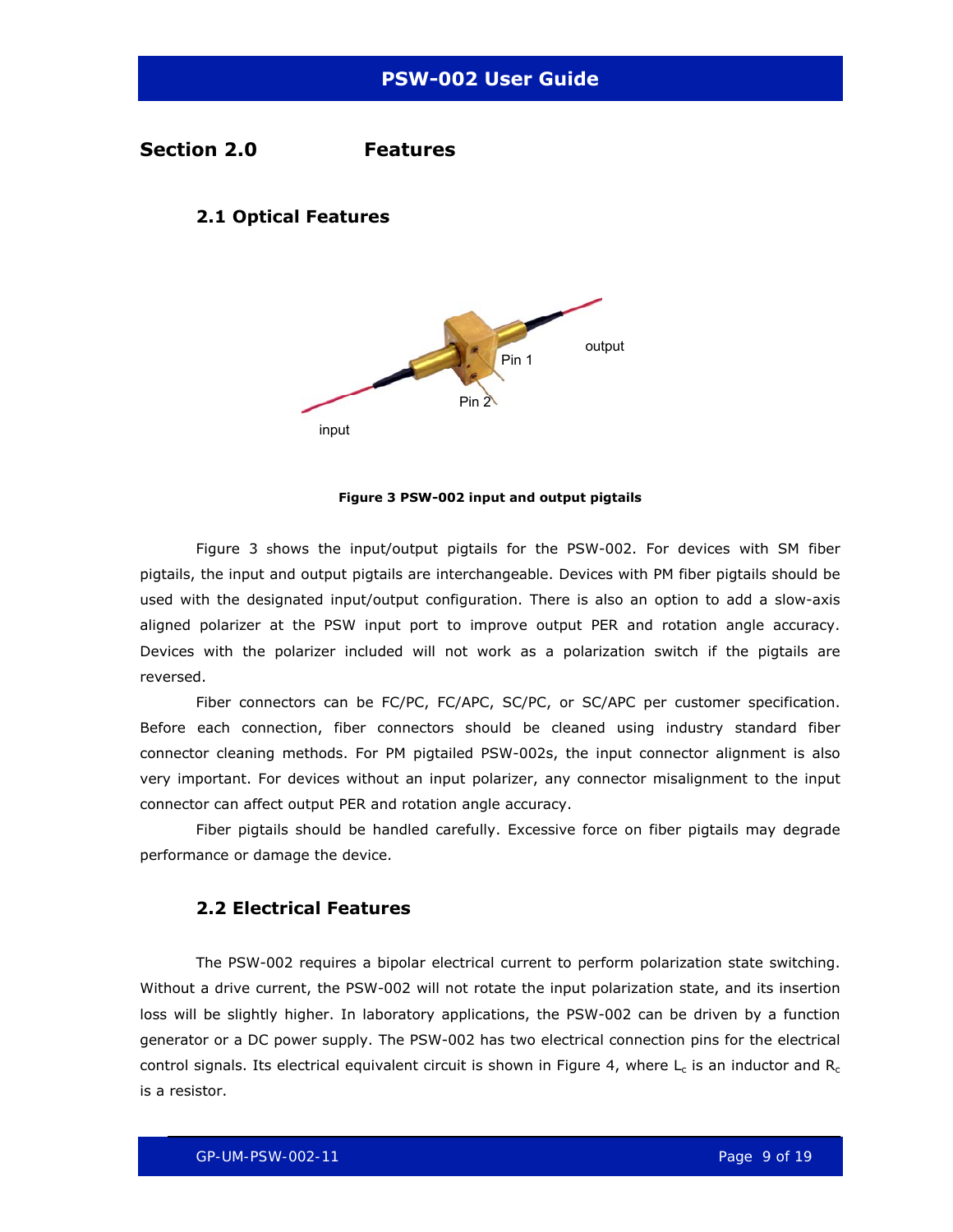

**Figure 4 PSW-002 equivalent electrical circuit** 

<span id="page-9-0"></span>Voltage/Current Guidelines:

The PSW-002 requires a certain level of current and voltage to switch from one output state to another (switching voltage/current), but once it has switched, it can maintain its state with a lower voltage/current (latching voltage/current).

|           | Voltage    | Current    |
|-----------|------------|------------|
| Switching | $2 - 3V$   | $<$ 130 mA |
| Latching  | $1.5 - 2V$ | $< 80$ mA  |

A typical drive signal might look like:



**Figure 5 Drive signal diagram V<sub>S</sub>** = switching voltage **VL = latching voltage**   $T<sub>S</sub>$  = time switching voltage is applied

<span id="page-9-1"></span>Lowering the control voltage to the latching voltage to maintain the current output state improves the stability of the output state because it reduces device heating, which can affect the rotation angle. It is generally recommended to use a drive signal pattern like the one shown in [Figure 5](#page-9-1), especially if the PSW-002 is to remain in one state or the other for relatively long periods of time.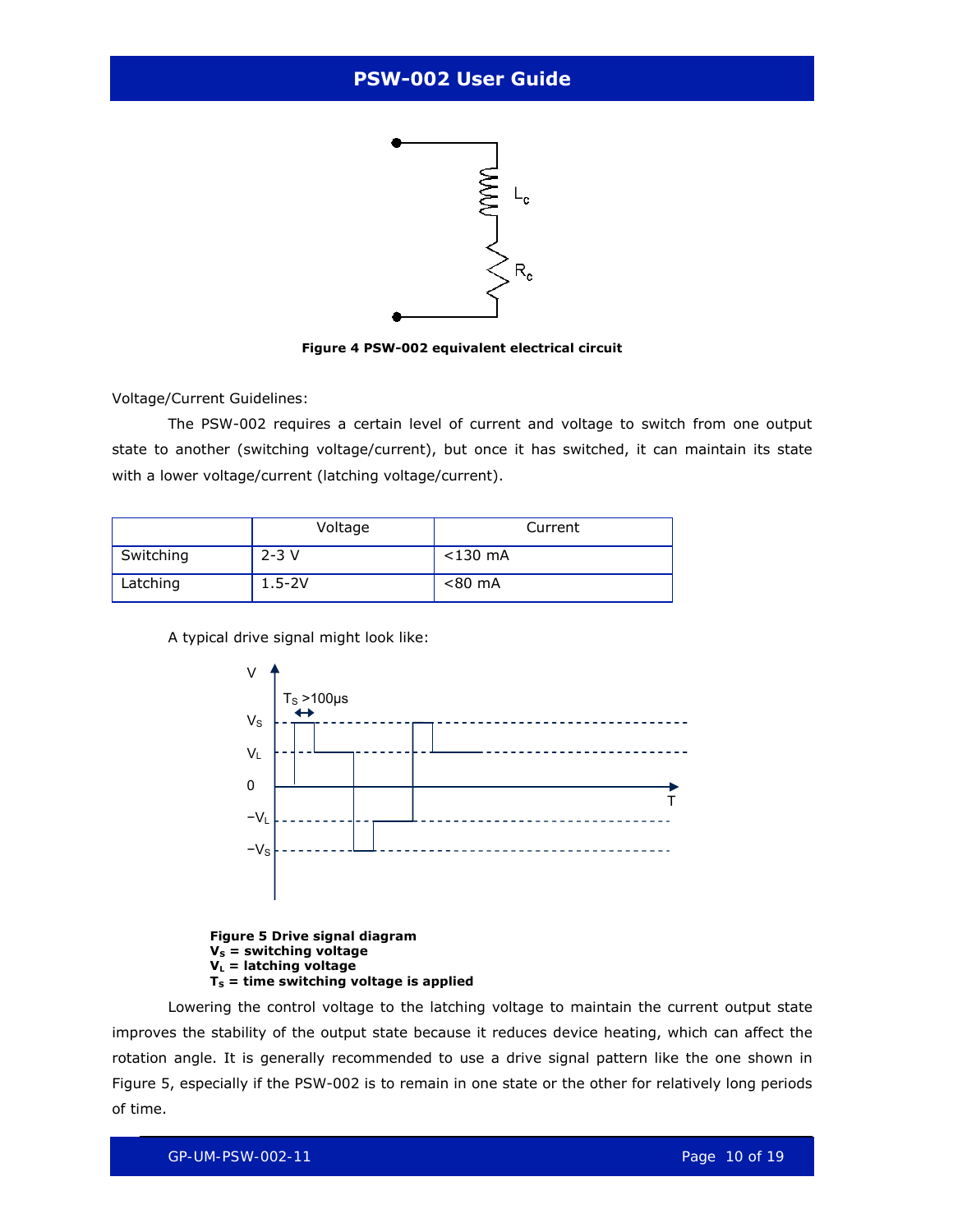<span id="page-10-0"></span>The output SOP depends on the polarity of the voltage between the two pins. For a PM fiber PSW-002 with a slow-axis aligned input, the correspondence is as follows.



**Figure 6 PSW-002 pinout** 

| PIN <sub>1</sub> | PIN <sub>2</sub> | Output SOP                                                            |
|------------------|------------------|-----------------------------------------------------------------------|
|                  |                  | $(90^{\circ}$ PM PSW)<br>Fast axis<br>45° from slow axis (45° PM PSW) |
|                  |                  | Slow axis                                                             |

#### **2.3 Switch Timing**

A typical switching response is shown in [Figure 7](#page-11-0), where the upper trace is the synchronization output waveform from a function generator, and the lower trace is the PSW-002 output power after a polarizer. A function generator with output voltage set at  $\pm 2V$  is used as the PSW-002 driver. The time scale (horizontal axis) is 50 µs/division.

As shown in [Figure 7](#page-11-0), when a step function waveform voltage is applied to the PSW-002, there is an initial delay of  $\sim$ 75 µs. The rise time (10%-90%) of the switch is also on the order of a few 10s of  $\mu$ s. The total switching time is  $\sim$ 100 $\mu$ s.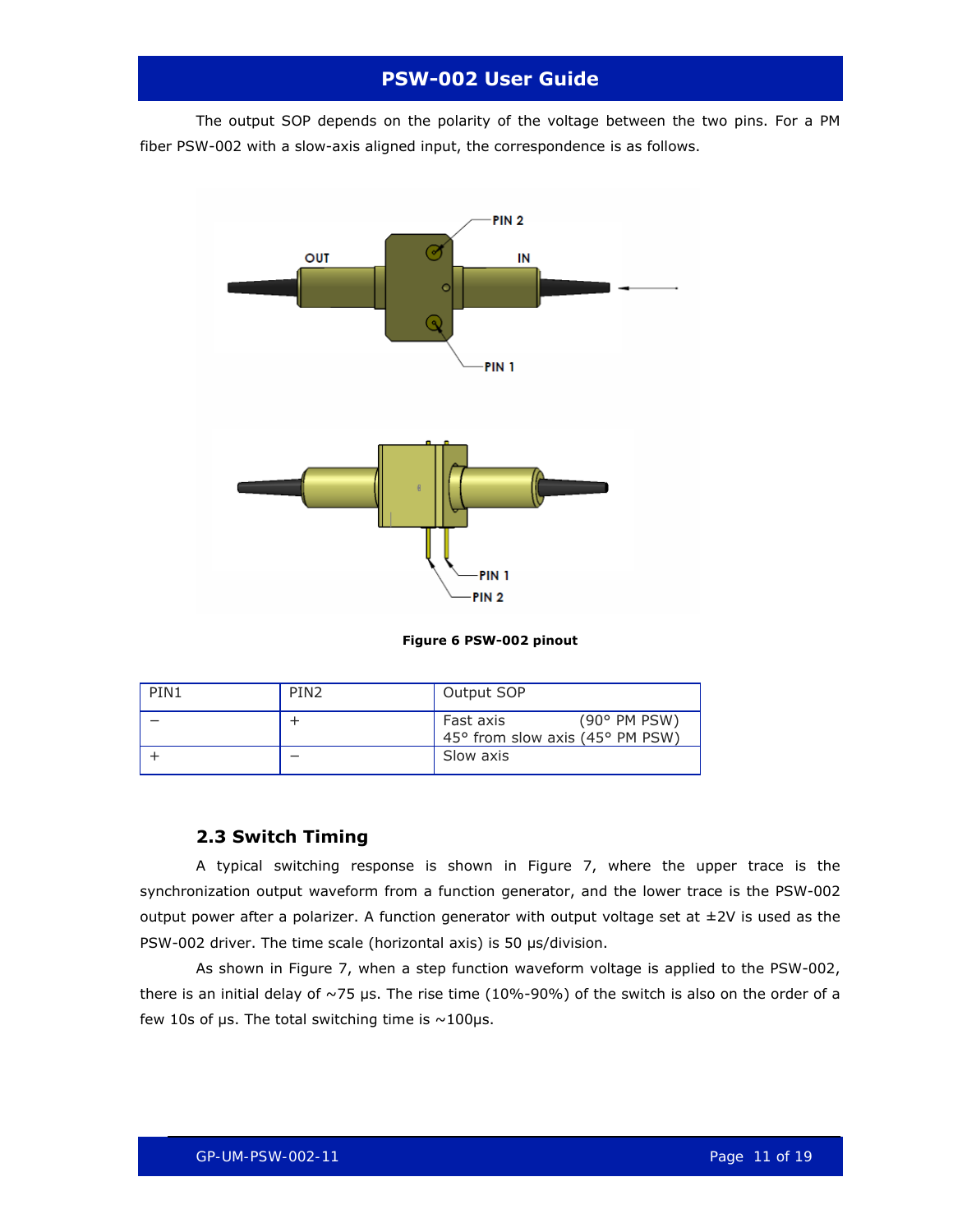

<span id="page-11-0"></span>**Figure 7 Switching speed of PSW-002 under a −2 to +2V voltage step**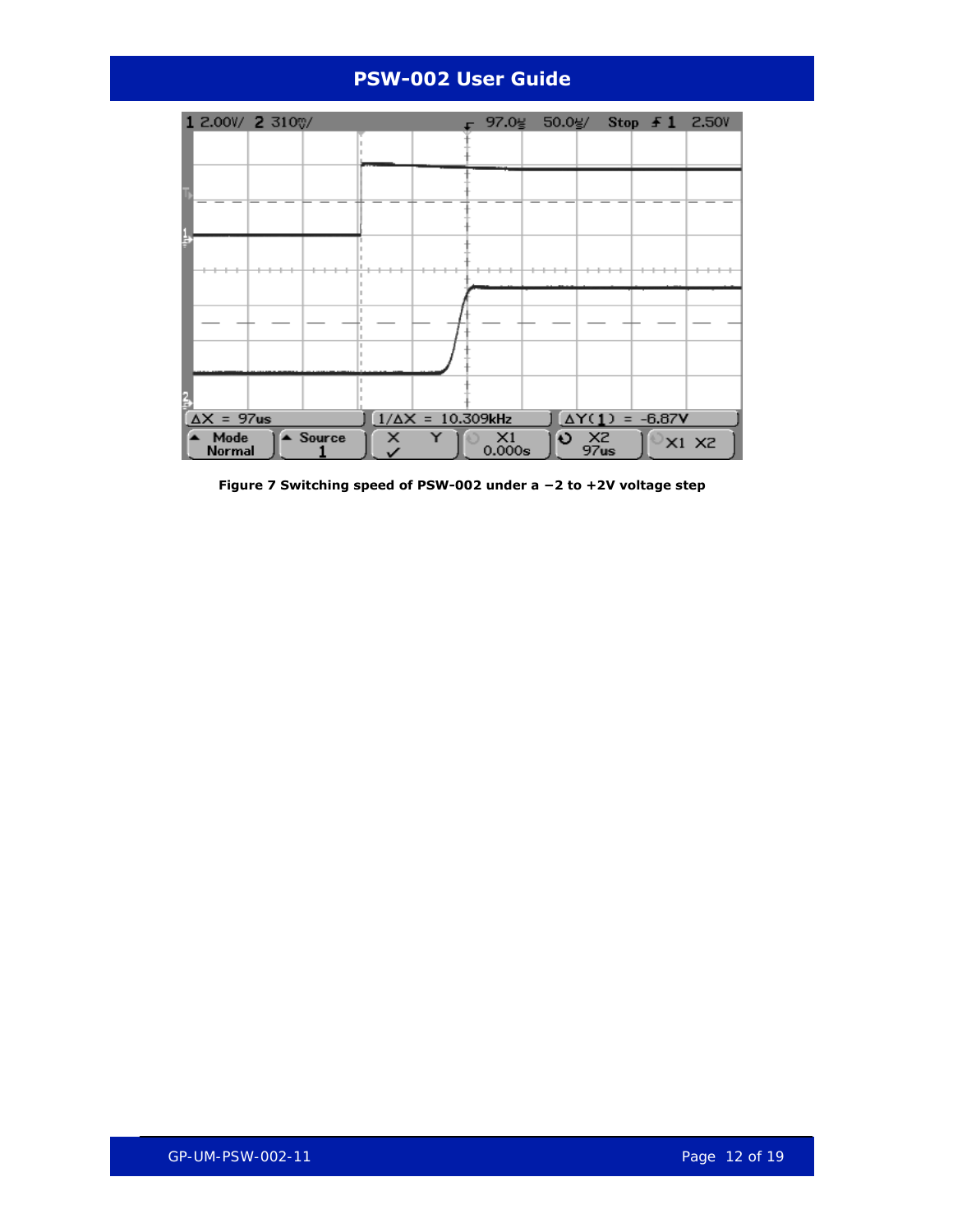### <span id="page-12-0"></span>**2.4 Dimensions and Mounting Holes**

The PSW-002 has one mounting hole on its bottom surface, between the electrical pins. Package dimensions and electrical pin and mounting hole locations are given below.

Electrical pins are 0.5mm in diameter.



**Figure 8 Dimensions and mounting hole information All dimensions given in inches.**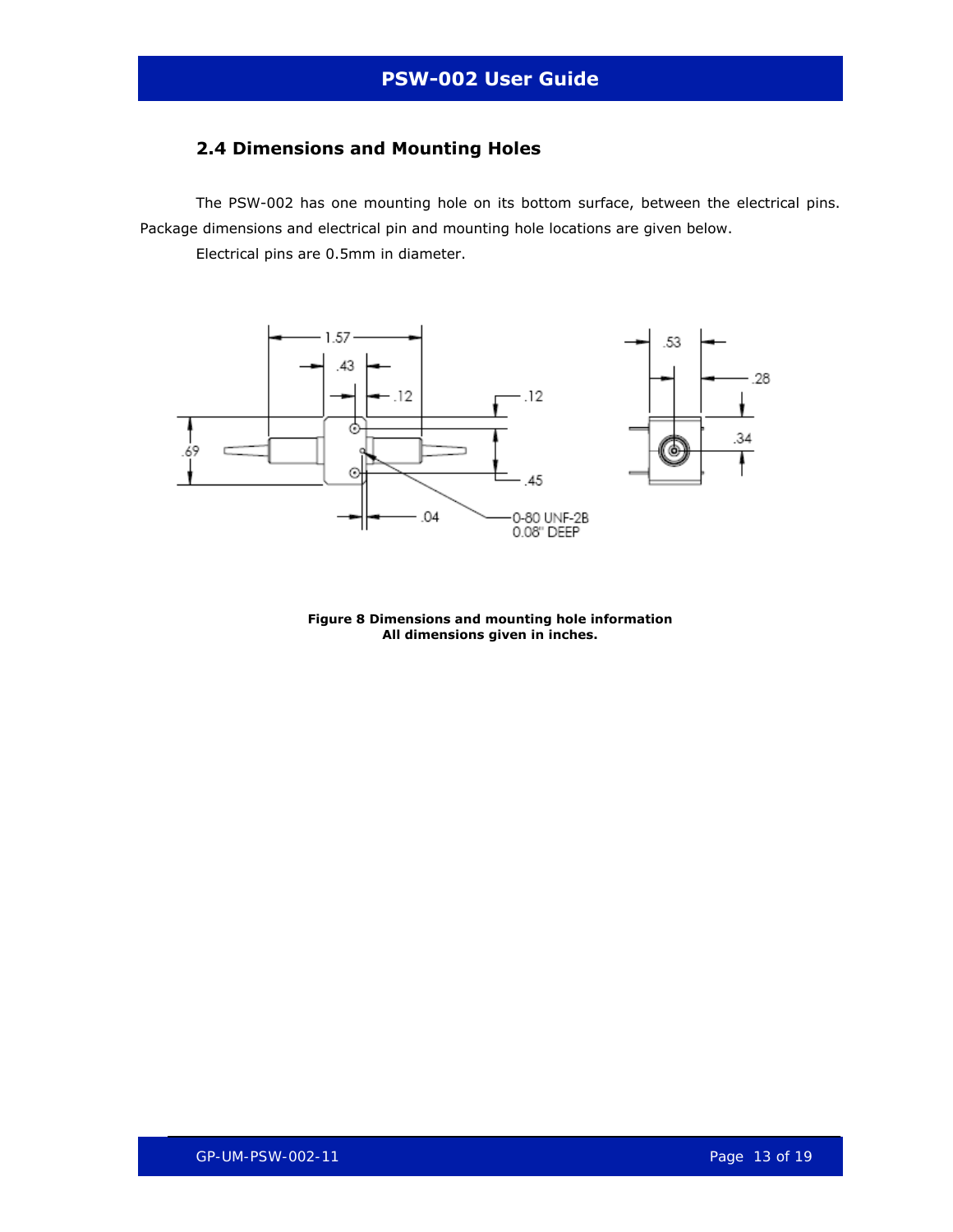### <span id="page-13-0"></span>**Section 3.0 Operation Instructions**

#### **3.1 Unpacking**

Inspect PSW-002 for any physical damage due to shipping and transportation. Contact carrier if any damage is found. Check the packing list to see if any parts or accessories are missing.

#### Packing List

| Item $#$ | Description                                           |
|----------|-------------------------------------------------------|
|          | <b>PSW-002</b>                                        |
|          | User Guide                                            |
|          | Electrical cable (only for devices with driver board) |

#### **3.2 Operation**

- 1. Make optical connections. For PM PSWs, do not reverse input and output connectors.
- 2. Connect the two electrical leads to an electrical driver such as a function generator, analog output board, or DC power supply, as shown schematically in [Figure 9](#page-13-1). Make sure that the electrical driver is capable of driving an inductive load.
- 3. Power on the driving circuit.



<span id="page-13-1"></span>**Figure 9 Examples of basic driver setups. A function generator can be used to drive the PSW for periodic switching, while a DC power supply may be sufficient for occasional switching. Note that this diagram shows only switching voltages. Once the device has switched state, the voltage can be lowered to the latching voltage to maintain the output state.**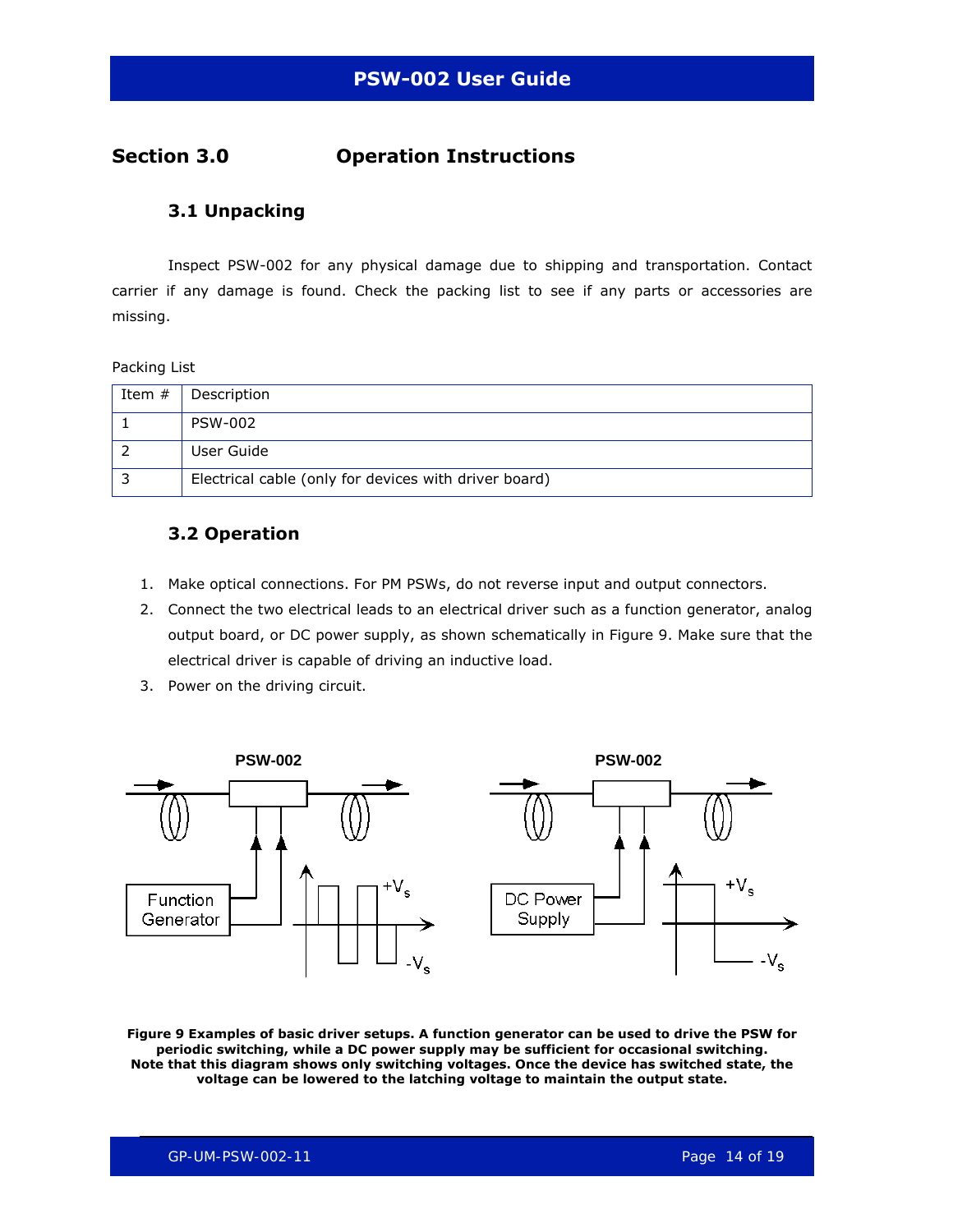### <span id="page-14-0"></span>**Section 4.0 Specifications**

#### **Optical**

| Operating Wavelength                                  | 1550 ±30nm or 1310±30nm                                                                     |  |
|-------------------------------------------------------|---------------------------------------------------------------------------------------------|--|
| Polarization Rotation<br>(at λ <sub>c</sub> , 23° C)  | $45 \pm 0.5^{\circ}$ or 90 $\pm 0.5^{\circ}$                                                |  |
| Polarization Rotation<br>(all wavelengths, all temps) | $45 \pm 5^{\circ}$ or 90 $\pm 5^{\circ}$                                                    |  |
| Rotation Angle Temperature<br>Dependence              | $-0.1$ degree/ <sup>o</sup> C for 45 <sup>o</sup> version<br>-0.2 degree/°C for 90° version |  |
| Switching Time                                        | $100$ µs typical                                                                            |  |
| <b>Insertion Loss</b>                                 | < 0.5 dB                                                                                    |  |
| Return Loss                                           | $>55$ dB                                                                                    |  |
| Extinction Ratio <sup>1</sup>                         | > 18 dB for PM model                                                                        |  |
| Optical Power Handling                                | 300 mW                                                                                      |  |

Note: Values referenced without connectors.

1. Both output states of 90° PM PSW with input polarizer at 23°C.

#### **Electrical**

| <b>Switching Current</b> | $<$ 130 mA   |
|--------------------------|--------------|
| Switching Voltage        | 2.5V         |
| Latching Current         | $\sim$ 80 mA |
| Latching Voltage         | 1.5 to 2 $V$ |

### **Physical and Environmental**

| Fiber Type            | PM Panda, SMF-28 or compatible                  |
|-----------------------|-------------------------------------------------|
| Operating Temperature | $0^{\circ}$ C to 50 $^{\circ}$ C                |
| Storage Temperature   | $-40$ °C to 85 °C                               |
| Dimensions            | 1.57" (L) $\times$ 0.69" (W) $\times$ 0.53" (H) |
| Weight                | 30g typical                                     |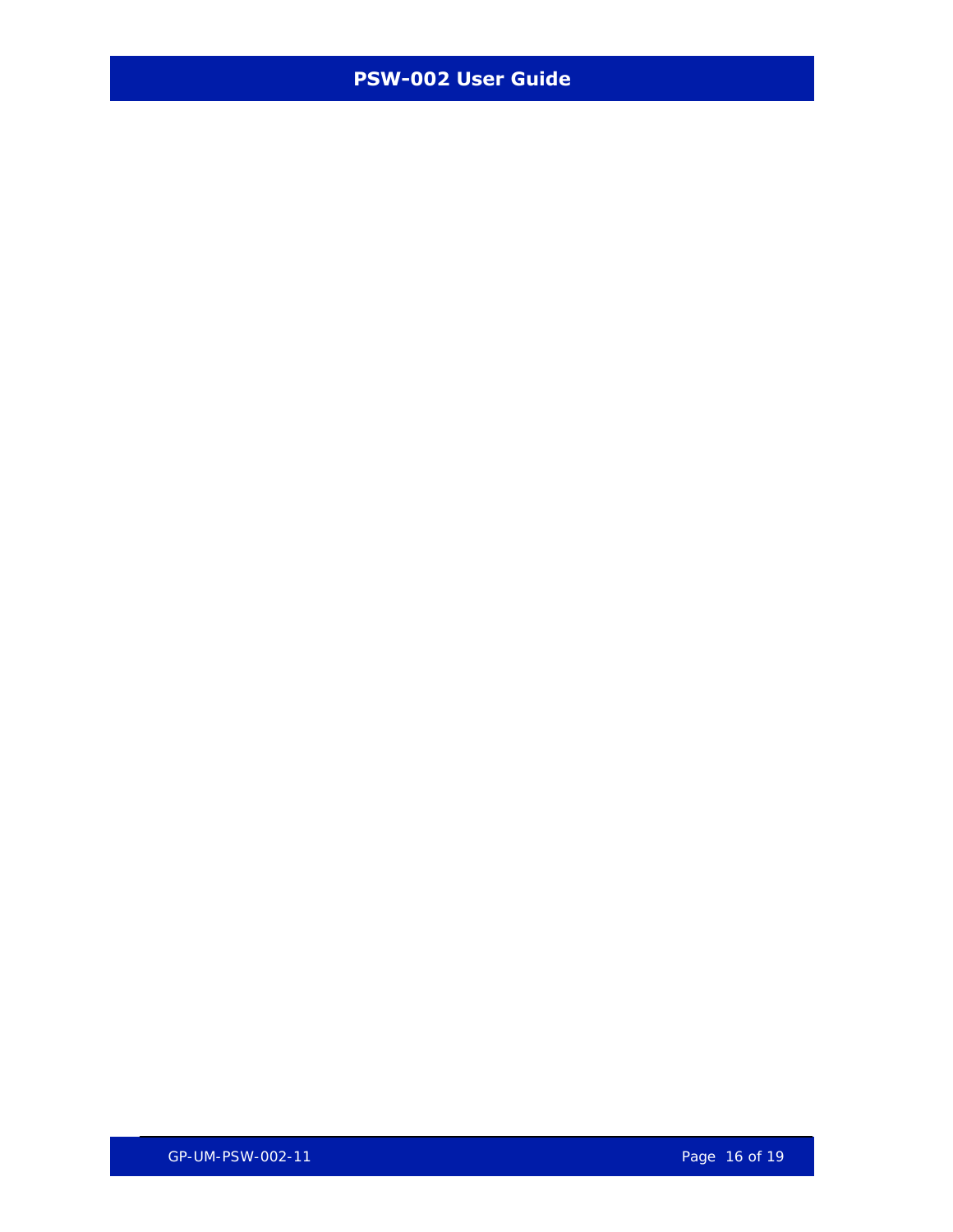### <span id="page-16-0"></span>**Appendices**

### **Appendix 1.0 Driver Board (Optional)**

General Photonics offers an optional driver board to simplify use of the PSW-002. The board generates the recommended switching/latching voltages (see [Figure 5](#page-9-1)), allowing the user to control the output state using simple TTL levels.

Note that the control signal for the board is TTL levels, not pulses. For a PM fiber PSW-002 with a slow-axis aligned input, the correspondence is as follows.

| TTL Level | PIN1 | PIN <sub>2</sub> | Output SOP                                                   |
|-----------|------|------------------|--------------------------------------------------------------|
| High      | –    |                  | (90° PM PSW)<br>Fast axis<br>45° from slow axis (45° PM PSW) |
| LOW       |      | –                | Slow axis                                                    |



#### **Figure 10 PSW-002 on driver board**

#### **Driver Board Specifications**

| Electrical connector   | IDC 6-pin connector (2x3 pins), cable provided |
|------------------------|------------------------------------------------|
| Power supply           | $+8$ ~+15VDC/0.2A                              |
| Control signal         | TTL logic level 0-5V                           |
| Maximum switching rate | 1 kHz (1ms per state)                          |
| <b>LED</b> indicators  | Drive logic high (red) and low (green)         |
| <b>Dimensions</b>      | 1.50" (L) $\times$ 1.50" (W) $\times$ 0.58"(H) |
| Mounting holes         | $4x \oslash 2mm$                               |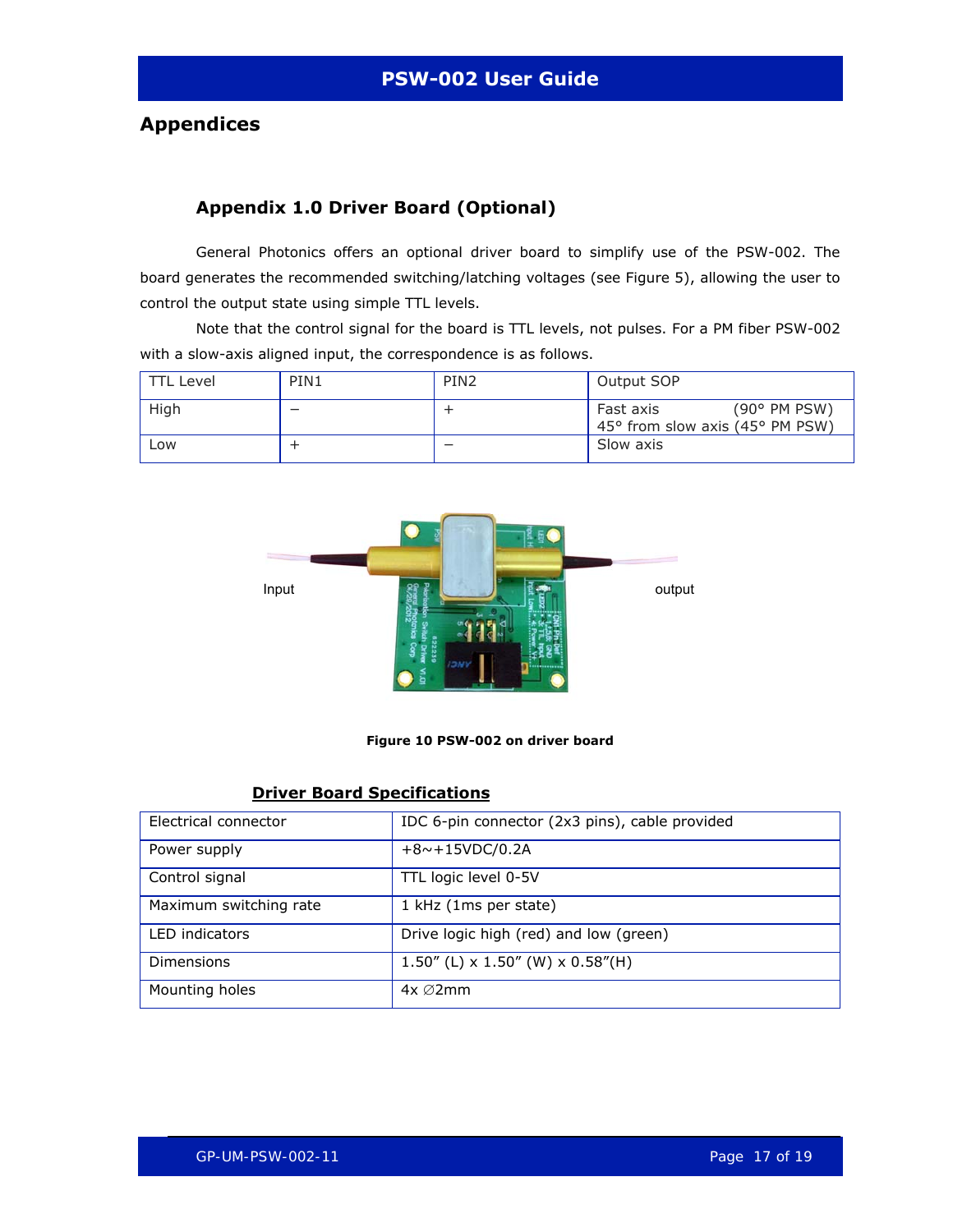<span id="page-17-0"></span>

#### **Board Diagram**



The PSW driver board has 4 mounting holes located at the corners of the board, as shown above.

A 6-pin electrical connector is used to connect the power supply and control signal. A connection cable is provided. The connector pinout and corresponding connection cable color code are as follows: